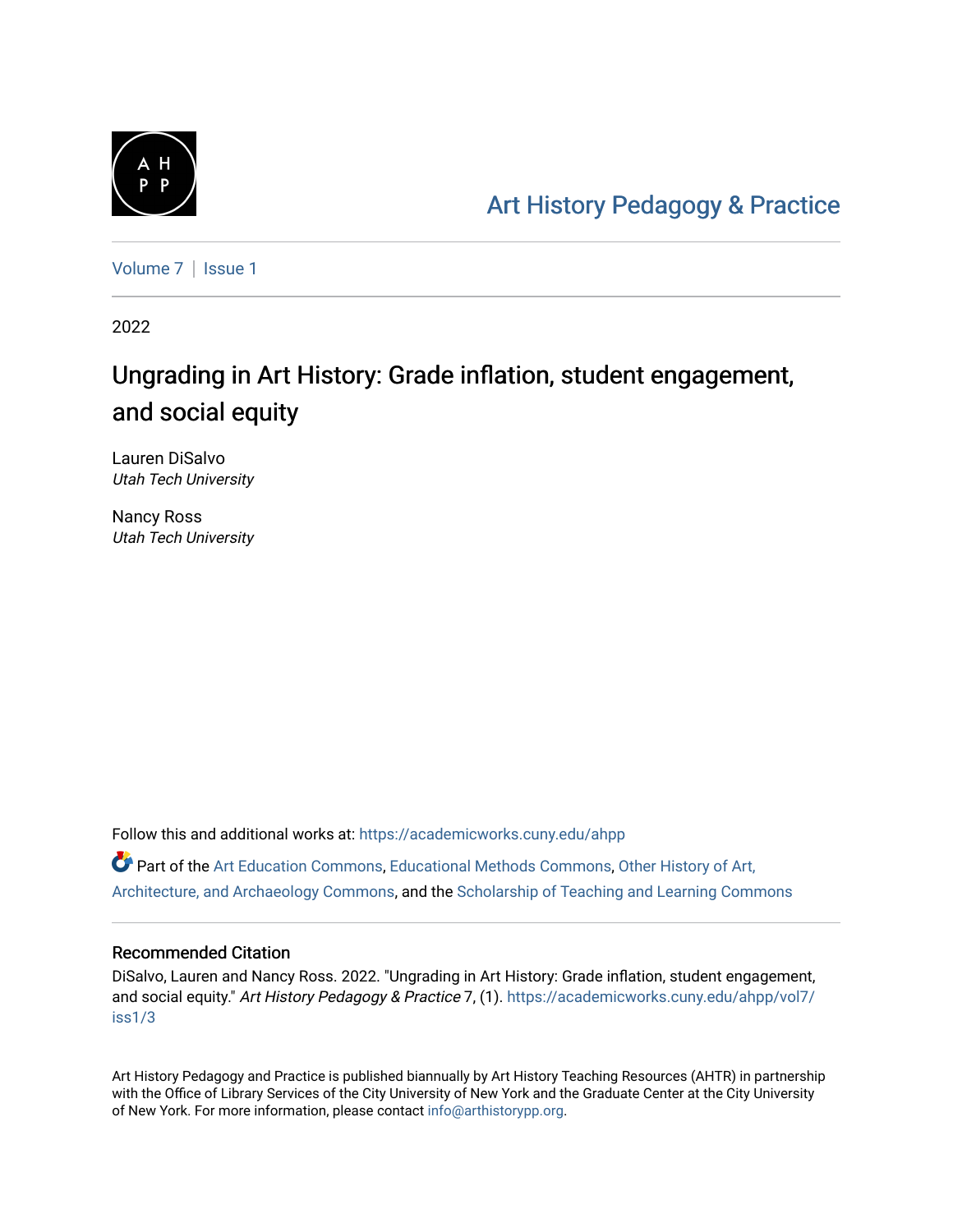## Ungrading in Art History: Grade inflation, student engagement, and social equity

#### Cover Page Footnote

We want to thank all of our reviewers and students who have given us valuable feedback on this project.

#### Creative Commons License



This work is licensed under a [Creative Commons Attribution-Noncommercial 4.0 License](https://creativecommons.org/licenses/by-nc/4.0/)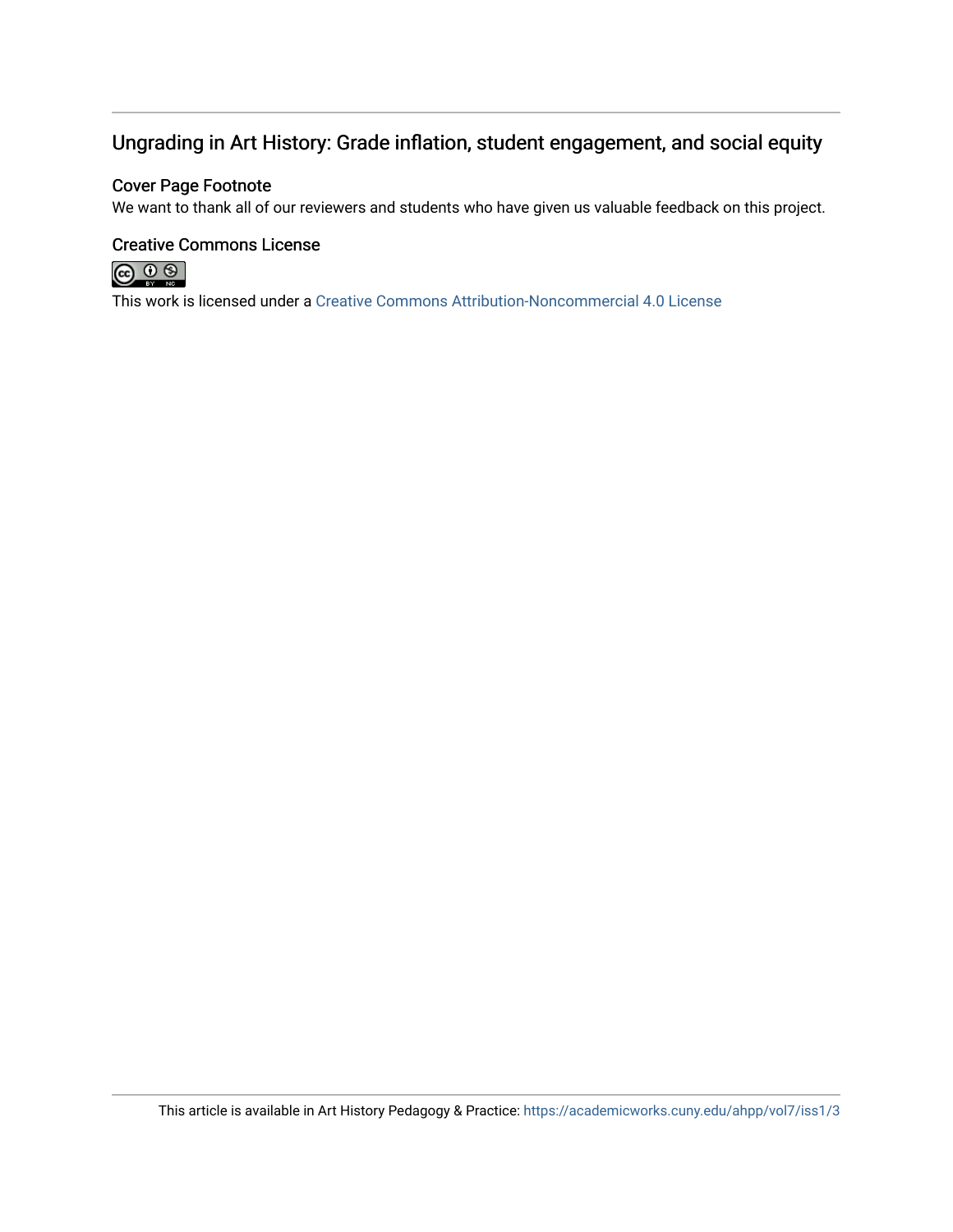## **Ungrading in Art History:**

### **Grade inflation, student engagement, and social equity**

Lauren Kellogg DiSalvo and Nancy Ross *Utah Tech University*

Educators of art history have become more critical of the discipline in the last decade. Many of us have revisited the notion of canon and diversifying the curriculum to make it more reflective of global art history.<sup>1</sup> Faculty have made changes in *what* we are teaching, but the conversation around *how* we teach has not progressed to the same degree in our discipline. Many instructors still speak about slide tests and memorization as though those assessment methods and expectations are still the norm, the tried-and-true way to teach art history. In the last handful of years, there have been open discussions in social media across many disciplines about alternative pedagogies, including contract grading and spec grading, apart from content, that aim at creating an equitable environment focused on learning rather than ranking and maintaining hierarchies of privilege. One such approach is *ungrading*. According to scholar Clarissa Soresen-Unruh, the term ungrading "suggests the opposite of grading, [and] has long been associated with the idea of purposefully eliminating or minimizing the use of points or letters to assess student work."<sup>2</sup> The term ungrading has a wide range of applicabilities and Susan D. Blum noted that faculty who implement ungrading do so in a variety of ways.<sup>3</sup> For many who implement ungrading, quality feedback replaces grades for student assignments.<sup>4</sup>

<sup>1</sup> Aditi Chandra et al., "Looking Beyond the Canon: Localized and Globalized Perspectives in Art History Pedagogy," *Art History Pedagogy & Practice* 1 (2016), 1-48; Kimberly Mast, "The Art History Canon and the Art History Survey Course: Subverting the Western Narrative," *Journal of Social Theory in Art Education* 39 (2019): 40-51; Melissa R. Kerrin and Andrea Lepage, "Decentering 'The' Survey: The Value of Multiple Introductory Surveys to Art History," *Art History Pedagogy & Practice* 1, no. 1 (2016), 1-15; Peggy Levitt and Markella B. Rutherford, "Beyond the West: Barriers to Globalizing Art History," *Art History Pedagogy & Practice* 4

<sup>(2019), 1-23.</sup> 

<sup>2</sup> Claissa Sorensen-Unruh, "A STEM Ungrading Case Study," in *Ungrading: Why Rating Students Undermines Learning (and What to Do Instead)*, ed. Susan D. Blum (Morgantown: West Virginia University Press, 2020), 140.

<sup>3</sup> Susan D. Blum, "Why Ungrade? Why Grade?," in *Ungrading: Why Rating Students Undermines Learning (and What to Do Instead)*, ed. Susan D. Blum (Morgantown: West Virginia University Press, 2020), 1-22.

<sup>4</sup> Susan M Bookhart, "A Perfect World is One with No Grades," *ASCD Express* 14 (2019), n.p.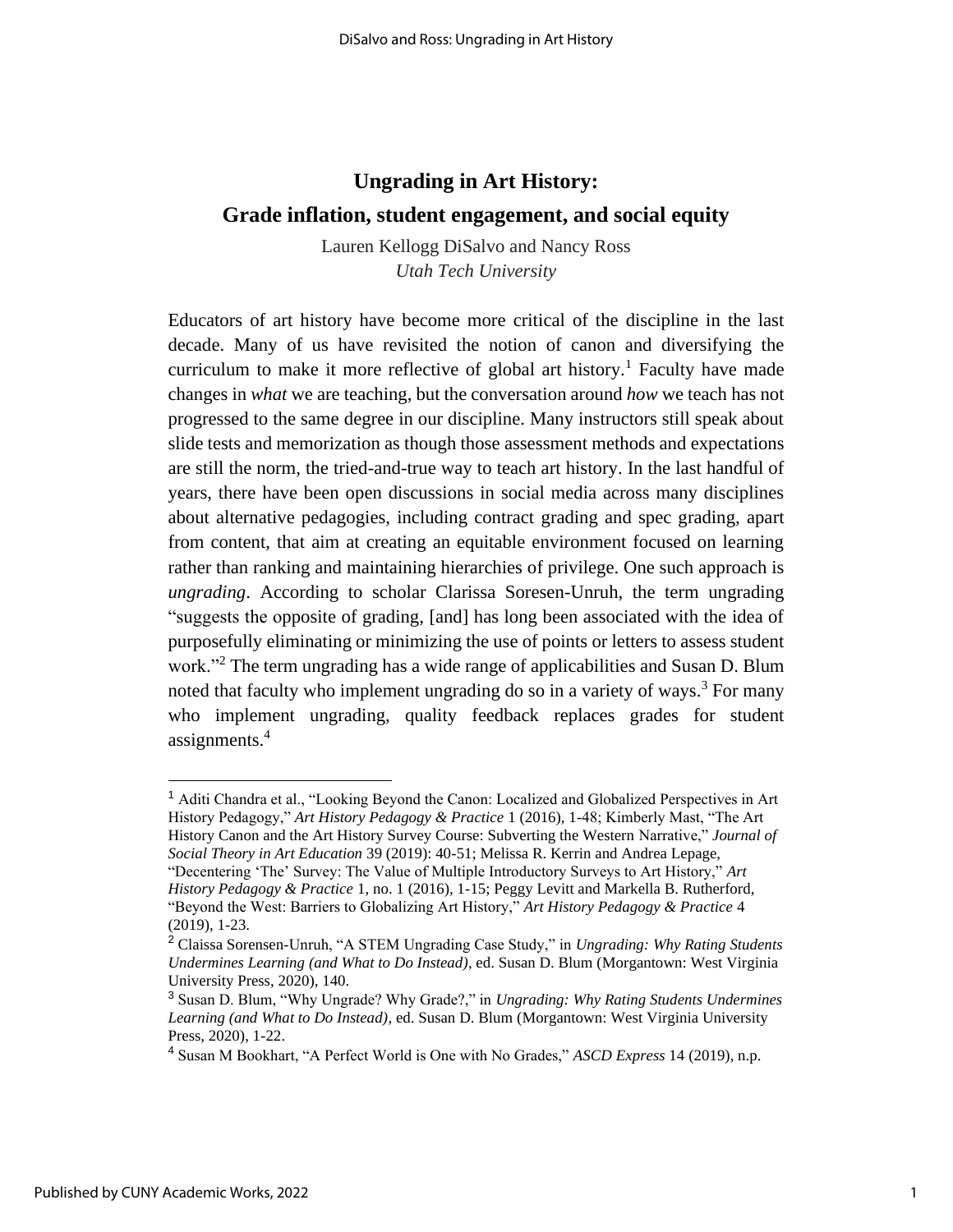We commend this journal for tackling the subject of diversifying curriculum and content. A number of articles discuss active learning pedagogies and the benefits of using them.<sup>5</sup> Still, we want to tie pedagogical development and innovation to social inequities in the discipline. There are a number of power structures that exist within art history that are not widely studied in the scholarship of teaching and learning. At the same time, museum professionals have been doing the work of unpacking power structures. A survey of art museum professionals, funded by the Mellon Foundation, is particularly important in establishing the lack of racial and gender diversity in the field today.<sup>6</sup> These power inequities are not formally acknowledged in undergraduate art history teaching, though a single study addresses doctoral recipients and their professional trajectories.<sup>7</sup> Gender, race, and class identity dynamics place limitations on who gets to establish authority in the field. This has, perhaps, contributed to the popular idea that art history is both stuffy and irrelevant, where irrelevance is a likely cause of student apathy. The discipline needs to attract individuals with greater racial, gender, and class diversity to conduct research and teach at the undergraduate and graduate levels to diversify perspectives and content of the discipline and grow art history in healthier ways. Art historians need to follow in the footsteps of museum professionals in doing this work.

Art history is a particularly relevant discipline to utilize the benefits of ungrading because we often want students to synthesize, according to Bloom's taxonomy,

<sup>5</sup> Marie Gasper-Hulvat, "Active Learning in Art History: A Review of Formal Literature," *Art History Pedagogy & Practice* 2, no. 1 (2017), 1-32; Ellery E. Foutch, "Bringing Students into the Picture: Teaching with Tableaux Vivants," *Art History Pedagogy & Practice* 2, no. 2 (2017), 1- 23; Marice Rose and Tera Lee Hedrick, "Multisensory and Active Learning Approaches to Teaching Medieval Art," *Art History Pedagogy & Practice* 3 (2018), 1-28.

<sup>6</sup> Mariët Westermann, Roger Schonfeld, and Liam Sweeney, "Art Museum Staff Demographic Survey 2018*,*" *The Andrew W. Mellon Foundation,* January 28, 2019, 2,

https://mellon.org/media/filer\_public/b1/21/b1211ce7-5478-4a06-92df-3c88fa472446/sr-mellonreport-art-museum-staff-demographic-survey-01282019.pdf; Liam Sweeney and Roger Scholfield, "Interrogating Institutional Practices in Equity, Diversity and Inclusion: Lessons and

Recommendations from Case Studies in Eight Art Museums," *Ithaka S+R,* 20 September 2018, 1- 18, https://doi.org/10.18665/sr.309173; Dana Carlisle Kletchka, "Art Museum Educators: Who Are They *Now?*," *Curator: The Museum Journal* 64, no. 1, (January 2021): 80, 89.

<sup>&</sup>lt;sup>7</sup> Renate Sadrozinski, Maresi Nerad, Joseph Cerny, "A National Career Path Study of Art Historians: PhDs in Art History Over a Decade Later," Getty Grant Program, March 2003,

https://www.education.uw.edu/cirge/wp-content/uploads/2008/02/arthistory\_report.pdf.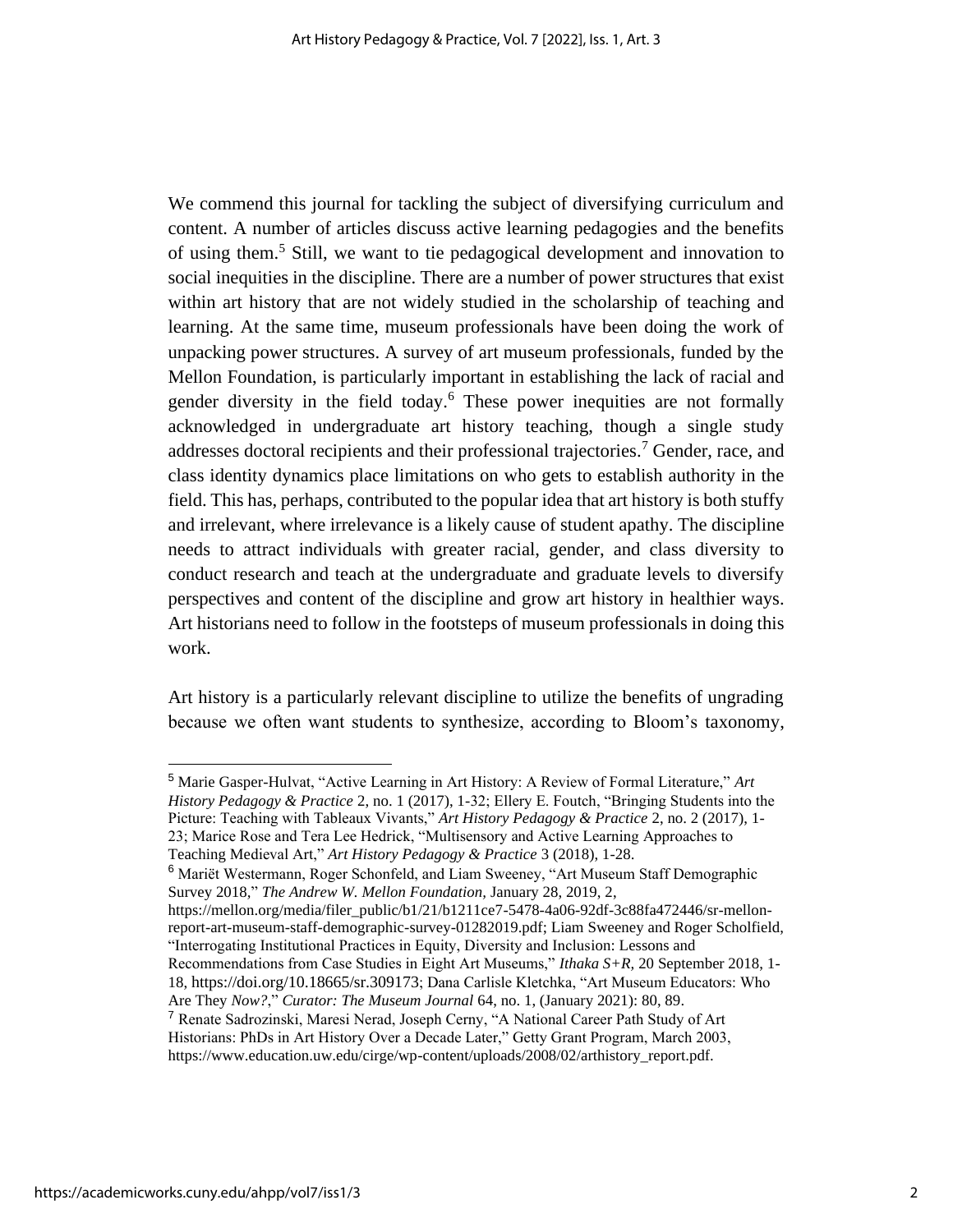historical information, contextual information, critical theory, and formal analysis, but often default to the disciplinary norm of slide tests, which only hit Bloom's lowest levels of learning. The metacognitive emphasis within ungrading, related to self-reflection, helps students to practice the higher-level critical thinking skills they need to arrive at synthesis and original insights.

When DiSalvo first encountered ungrading in blog posts, she felt that this might help students become more invested in their own education and counter the apathy for art history that she observed from fine art students at our open-enrollment, regional, comprehensive university. When she looked for ungrading blog posts or scholarship in the discipline of art history, she did not find any. Once she began implementing ungrading, students in the art department started telling DiSalvo that they wished more faculty at our institution would take up this approach. But when DiSalvo talked with other faculty about ungrading, they expressed hesitation. One of the main concerns that faculty voiced about ungrading is that they feared that students would inflate their final grades, which students typically choose for themselves in a system of ungrading. Faculty also expressed concerns about a possible drop in the quality of student work, over focus on student reflection at the expense of content, and higher workload due to increased expectation for feedback. Other alternative systems of grading may not elicit the same fears.

The concern about grade inflation is not a new one in higher education or limited to ungrading. Behind that specific fear is the more generalized one that grade inflation renders university education meaningless if it cannot easily slot students into a hierarchy of achievement. In these discussions with colleagues, DiSalvo countered this fear of inflation by observing that she often prompts students to give themselves higher grades than the ones they feel they deserve. She was curious as to whether there was evidence that would shed light on the existence of such grade inflation or the overall success (or not) of her ungrading practices. She also wanted to test whether returning power to students through ungrading would reduce student apathy.

This study addresses the following two questions: 1) How do the final grades that students select for themselves compare with traditional grades? 2) Will ungrading increase students' engagement in their own learning processes and counter apathy? To answer these questions, we will explore the benefits and application of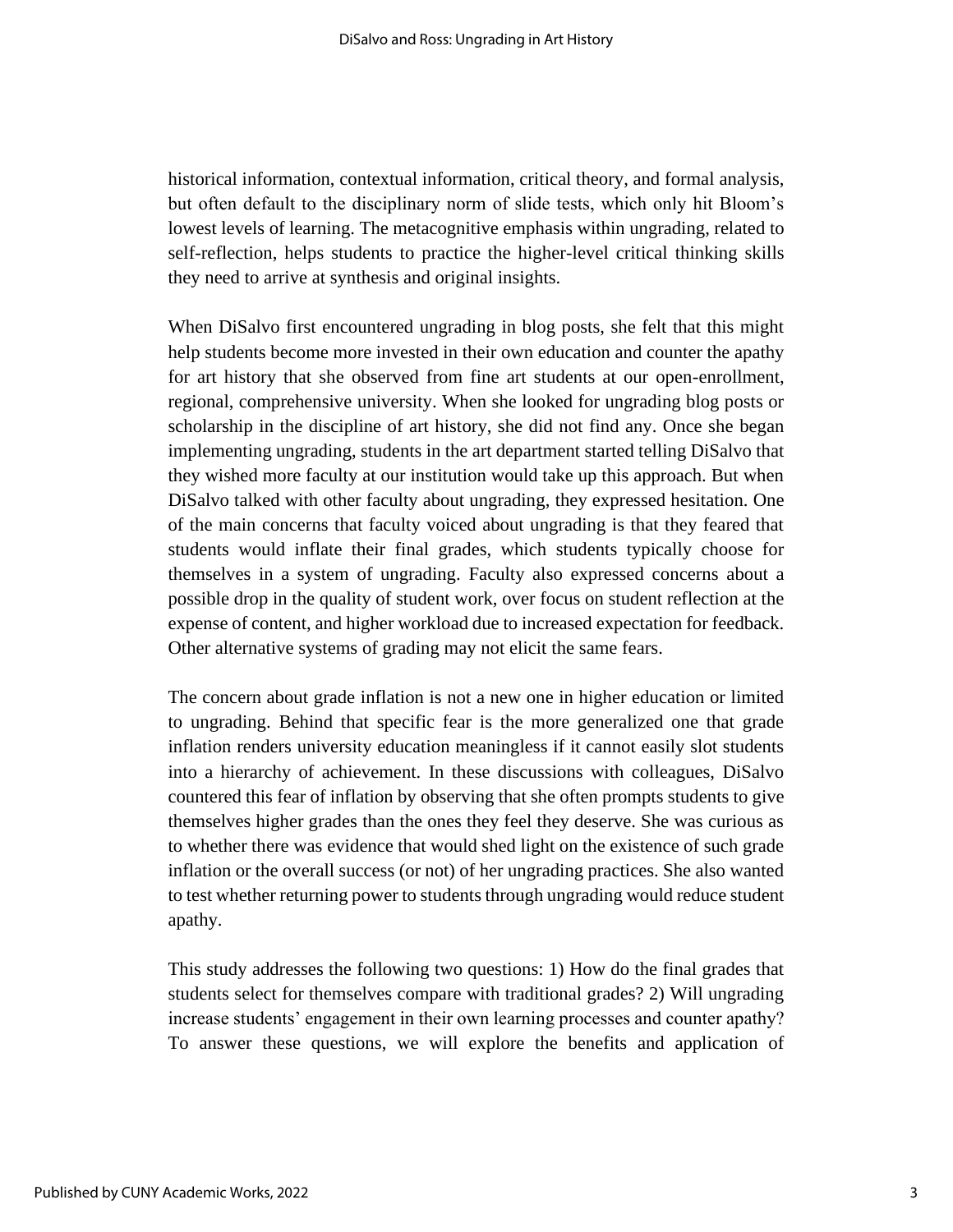ungrading through a short thematic literature review and examine qualitative data from course evaluations and end of semester learning reflections and quantitative data from student final grades.

#### **Ungrading: a thematic literature review**

The extensive literature on ungrading comes from a number of disciplines, even if there is a gap with regard to art history. This body of work appears in both formal academic journal articles and book chapters, but also in the more informal spaces of blogs, where instructors share and discuss what they are doing in their own courses. Literature on ungrading centers on one of three main themes: traditional grading practices do not support student learning, traditional grading practices do not align with contemporary ideas of social justice, and the practicalities of implementing ungrading. In the spirit of these blogs, below co-author Lauren DiSalvo includes her own personal narrative about using ungrading in her upper level courses. It is important to acknowledge the privileges that allow DiSalvo to experiment with ungrading without reserve: low enrollment caps in her upper division courses and being on the tenure track. She also had administrative support for her willingness to eschew traditional grading systems and is at an institution that is teaching oriented with a low propensity towards rigorous oversight. While she cannot totally eliminate a grade thanks to institutional policy, what she can do is put the power of assigning that grade into her students' hands.

The scholarly literature on ungrading emerges from research that shows that traditional grading practices are correlated with negative student outcomes.<sup>8</sup> A foundational study by Ruth Butler and Mordecai Nisan established that grades enhance students' motivation to avoid receiving a bad grade, but they also found that grades increase fear of failure, anxiety, competitiveness, and the avoidance of difficult assignments.<sup>9</sup> Scholar Alfie Kohn, in his book *Punished by Rewards*,

<sup>8</sup> Tina Pippin, "Roundtable on Pedagogy: Response: Renounce Grading?" *Journal of the American Academy of Religion* 82, no. 2 (June 2014): 348–355; Jeffrey Schinske and Kimberly Tanner, "Teaching More by Grading Less (or Differently)," *CBE Life Sciences Education* 13, no. 2 (Summer 2014): 159–66.

<sup>&</sup>lt;sup>9</sup> Ruth Butler and Mordecai Nisan, "Effects of no feedback, task-related comments, and grades on intrinsic motivation and performance," *Journal of Educational Psychology* 78, no. 3 (1986): 210– 16.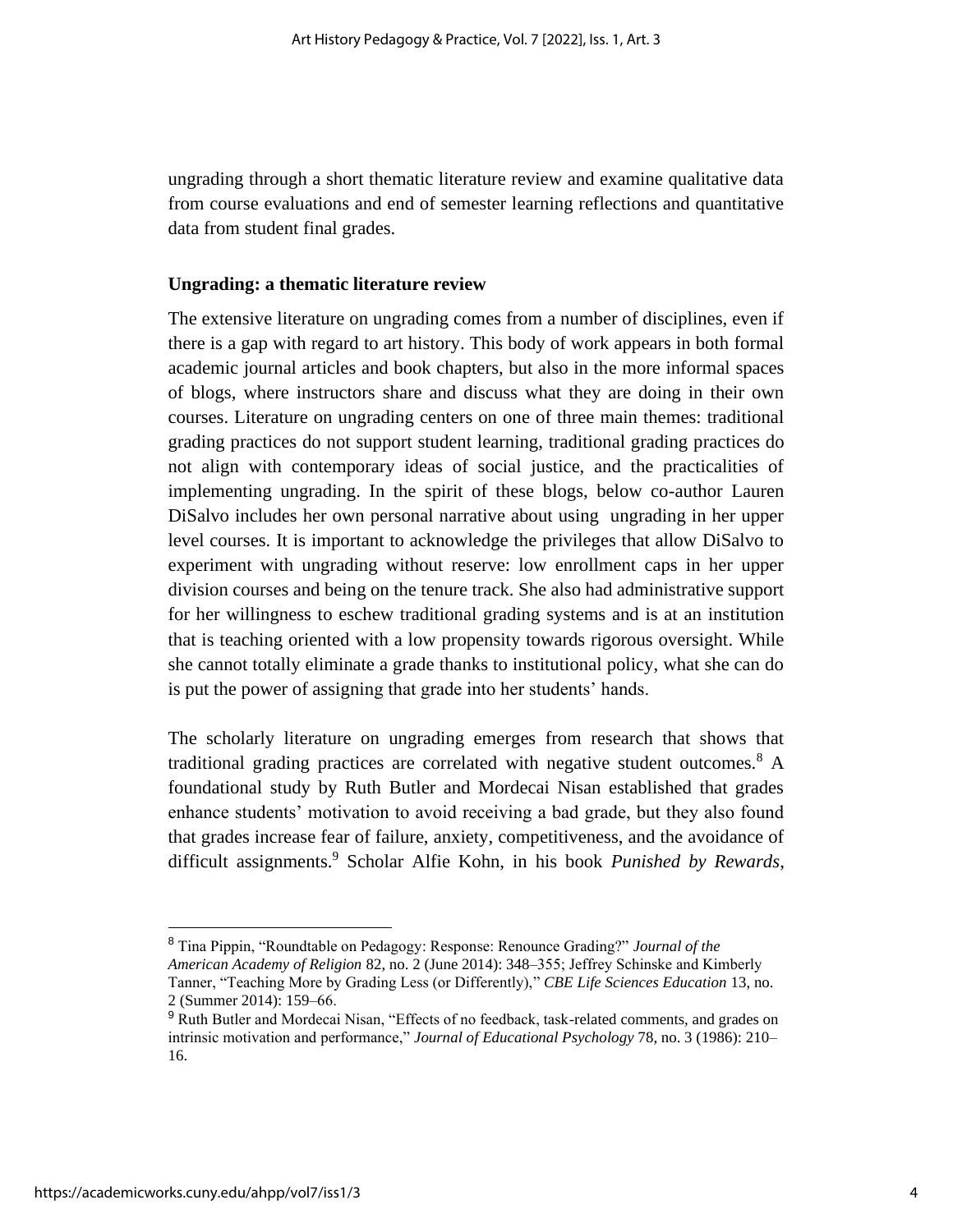comes to the conclusion that punishment does not increase motivation.<sup>10</sup> Elsewhere, Kohn asserts that grades diminish interest in learning, create a preference for the easiest possible task, reduce the quality of students' thinking, promote a fear of failure, and increase levels of cheating.<sup>11</sup> Helen Williams observed that grades alone offer no indications on how to improve, depress the likelihood that students will read comments, and discourage reflective practice.<sup>12</sup> Blum outlines how grades function problematically as extrinsic motivators.<sup>13</sup> In our experience, many faculty members complain about students who are not sufficiently motivated to change as a result of bad grades. All of this work challenges what we know about teaching and learning and highlights the gaps in our own education, as most of us did not receive instruction in the theory of teaching and learning.

#### **The Power of Grading**

Grades and grading are part of a system of control whereby faculty wield power over students. Tony Harland, Angela McLean, Rob Wass, Ellen Miller, and Kwong Nui Sim have investigated the impact of assessment on university students' learning and concluded that assessment via grades resulted in a "pedagogy of control" and Williams echoed these same concerns.<sup>14</sup> Asao Inoue, who employed a type of contract grading, advocated for a quantity-based approach to grading that confronts the structure of the grading system whose singular standards uphold white, middle-class standards.<sup>15</sup> These scholars connected a "pedagogy of control" to systems of oppression, which is connected to influential educational theorist

<sup>10</sup> Alfie Kohn, *Punished by Rewards: The Trouble with Gold Stars, Incentive Plans, A's, Praise, and Other Bribes* (Boston: Houghton Mifflin, 2018), 3-18.

<sup>11</sup> Alfie Kohn, "The Case Against Grades," *Counterpoints* 451 (2013): 144.

<sup>&</sup>lt;sup>12</sup> Helen Williams, "Will Students Engage if There Are No Grades? A Review of the Evidence, and an Experiment in Ungrading," *13th annual International Conference of Education, Research and Innovation Online Conference, 9-10 November, 2020*, 2575–82.

<sup>13</sup> Susan D. Blum, "Ungrading and its Necessary Accompaniments," in *Ungrading: Why Rating Students Undermines Learning (and What to Do Instead)*, ed. Susan D. Blum (Morgantown: West Virginia University Press, 2020), 56.

<sup>14</sup> Tony Harland, Angela McLean, Rob Wass, Ellen Miller, and Kwong Nui Sim, "An Assessment Arms Race and Its Fallout: High-Stakes Grading and the Case for Slow Scholarship," *Assessment & Evaluation in Higher Education* 40, no. 4 (June 2015): 538; Williams, as in n. 12.

<sup>15</sup> Asao B. Inoue, "A Grade-less Writing Course that Focuses on Labor and Assessing," in *First-Year Composition: From Theory to Practice*, ed. Deborah Coxwell-Teague and Ronald F Lunsford (West Lafayette, IN: Parlor Press, 2014), 92.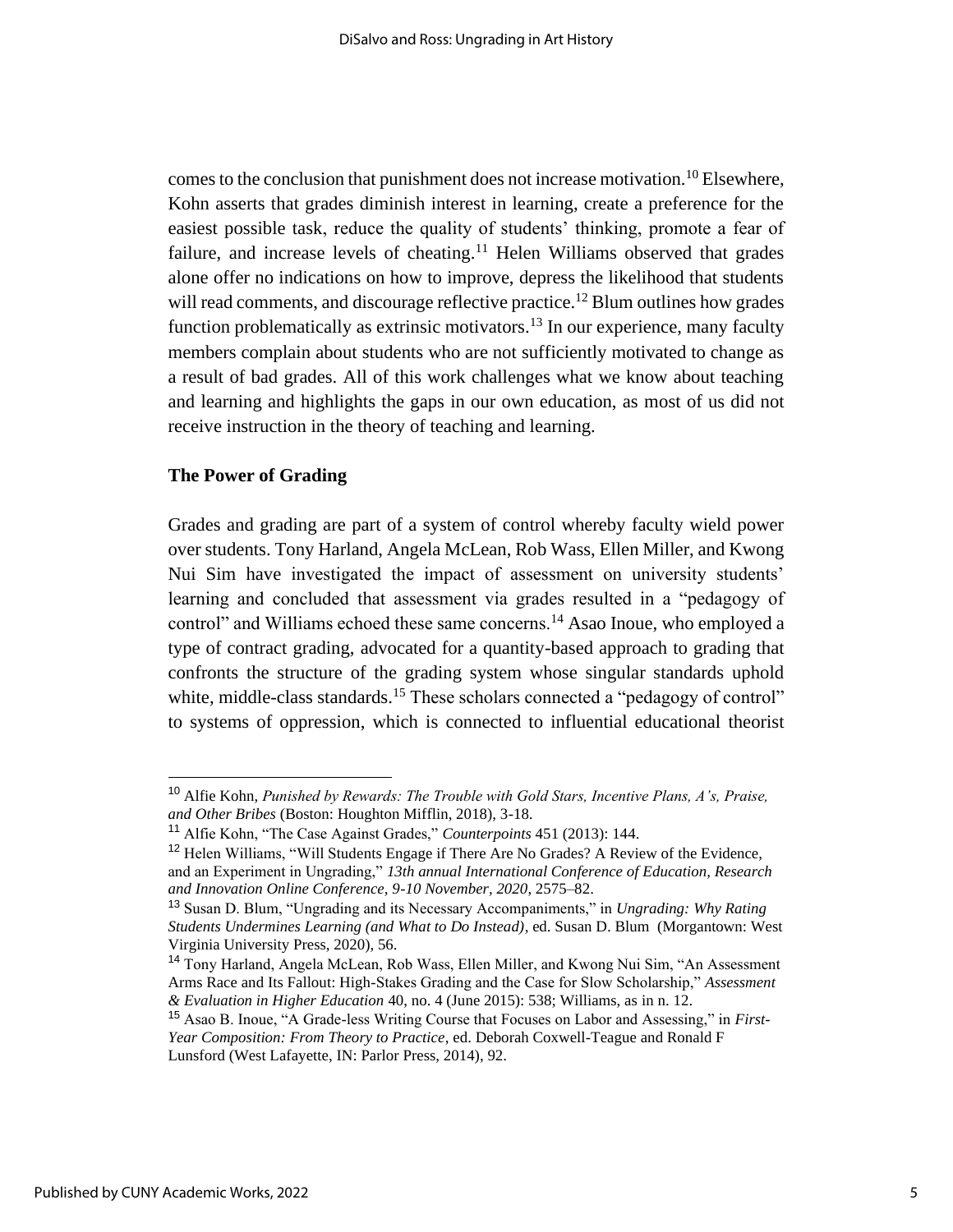Paulo Freire's ideas about education as liberation.<sup>16</sup> Freire argued that for students to truly learn, they needed to be empowered as co-creators of knowledge.<sup>17</sup> Vicki Reitenauer observed the ways in which her disciplinary commitments were in conflict with institutional requirements:

> It is a personal, professional, and pedagogical necessity for me as an instructor in gender studies to be preoccupied with issues of power, and a great part of my distress as a person interested in serving as a catalyst for students' breakthroughs… stemmed from my discomfort wielding the institutional power that has been vested in me through my assigning of grades to their work.<sup>18</sup>

These scholars understood the processes of student learning as ones that required a degree of freedom for students that is not met through a pedagogy of control. These types of power structures persist in the discipline of art history. As Rebecka Black has demonstrated in her survey of art history students at a public state university in southeastern Texas, students of art history experience feelings of powerlessness in the traditionally-graded classroom. Her study also finds results consistent with perceived elitism in the field where students from marginalized and working-class backgrounds engaged less than their white and/or upper class peers.<sup>19</sup> Such power inequities of class, race, and gender in art history could potentially be mitigated by ungrading which returns power to students in order to create better conditions for learning. For example, Madeline Will specifically connected her thoughts on the equitable classroom with ungrading.<sup>20</sup> Kristen Blinne described ungrading as part of a justice-seeking practice of "awareness pedagogy," which addresses the imbalances of power in traditional models. $2<sup>1</sup>$ 

<sup>16</sup> Paulo Freire, *Pedagogy of the Oppressed,* 30th anniversary edition, (New York: Bloomsbury: 2000), 66-67.

 $17$  Ibid, 16.

<sup>18</sup> Vicki Reitenauer, "'A Practice of Freedom:' Self-Grading for Liberatory Learning," *Radical Teacher* 113 (Winter 2019), 103.

<sup>19</sup> Rebecka Black, "Understanding Influences of Perceptions of Power and Identity," *Art History Pedagogy & Practice* 5 (2020), 17-20.

<sup>20</sup> Madeline Will, "Exploring Ways to Say So Long to Traditional Letter Grades," *Education Week* (February 6, 2019): 23–24.

<sup>21</sup> Kristen C. Blinne, "Ungrading" Communication: Awareness Pedagogy as Activist Assessment," in *Grading Justice: Teacher-Activist Approaches to Assessment*, ed. Kristen C. Blinne (Lanham: Lexington Books, 2021), 255–296.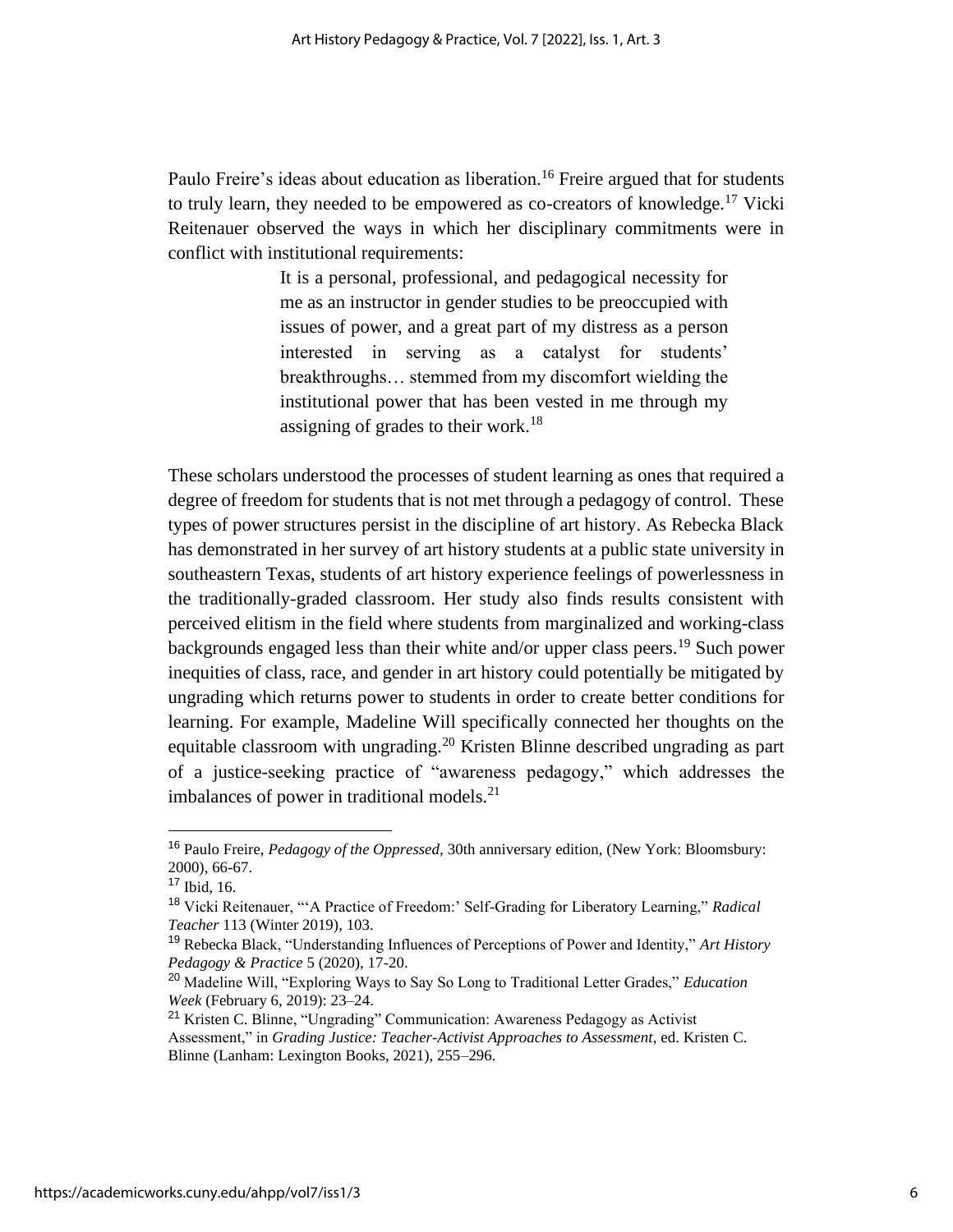#### **Getting Buy-in**

One of the biggest challenges to implementing ungrading in higher education is getting the buy-in from administrators and students. Hadley Ferguson described the initial step as introducing ungrading to stakeholders, with special emphasis on administration.<sup>22</sup> Starr Sackstein's work offered the most comprehensive blueprint for onboarding different types of stakeholders for ungrading.<sup>23</sup> Additionally, she discussed how shifting the language of grades and learning can change mindsets by replacing phrases like "get good grades" with "achieve proficiency or mastery" or by telling a student to try another way instead of pointing out errors.<sup>24</sup> Will examined ways to navigate student mindsets and pushback.<sup>25</sup> In convincing students that ungrading would help them, Clarissa Sorensen-Unruh talked about ungrading in relation to competencies that employers want.<sup>26</sup>

Like Will, DiSalvo finds that the most crucial component of the ungrading process is introducing it to students. She engages students in a reflective activity where students freely associate with the words *grade* and *learning* followed by a discussion of the trends that we observed. This discussion provides an avenue through which students come to their own realizations about the futility of grades and their lack of correlation to learning.She then turns to a discussion affirming for the students how ungrading will be an uncomfortable process. By the end of the semester, however many students find that they have becomecomfortable with ungrading.

How to ungrade: Feedback and Reflection

<sup>22</sup> Hadley J. Ferguson, "Journey into ungrading," *Counterpoints* 451 (2013):196–8.

<sup>23</sup> Starr Sackstein, *Hacking Assessment: 10 Ways to Go Gradeless in a Traditional Grades School*  (Cleveland: Times 10 Publications, 2015), 31–42.

<sup>24</sup> Starr Sackstein, "Shifting the Grading Mindset," in *Ungrading: Why Rating Students Undermines Learning (and What to Do Instead)*, ed. Susan D. Blum (Morgantown: West Virginia University Press, 2020), 74–81.

<sup>25</sup> Will, 23–24.

<sup>26</sup> Sorensen-Unruh, 145–9.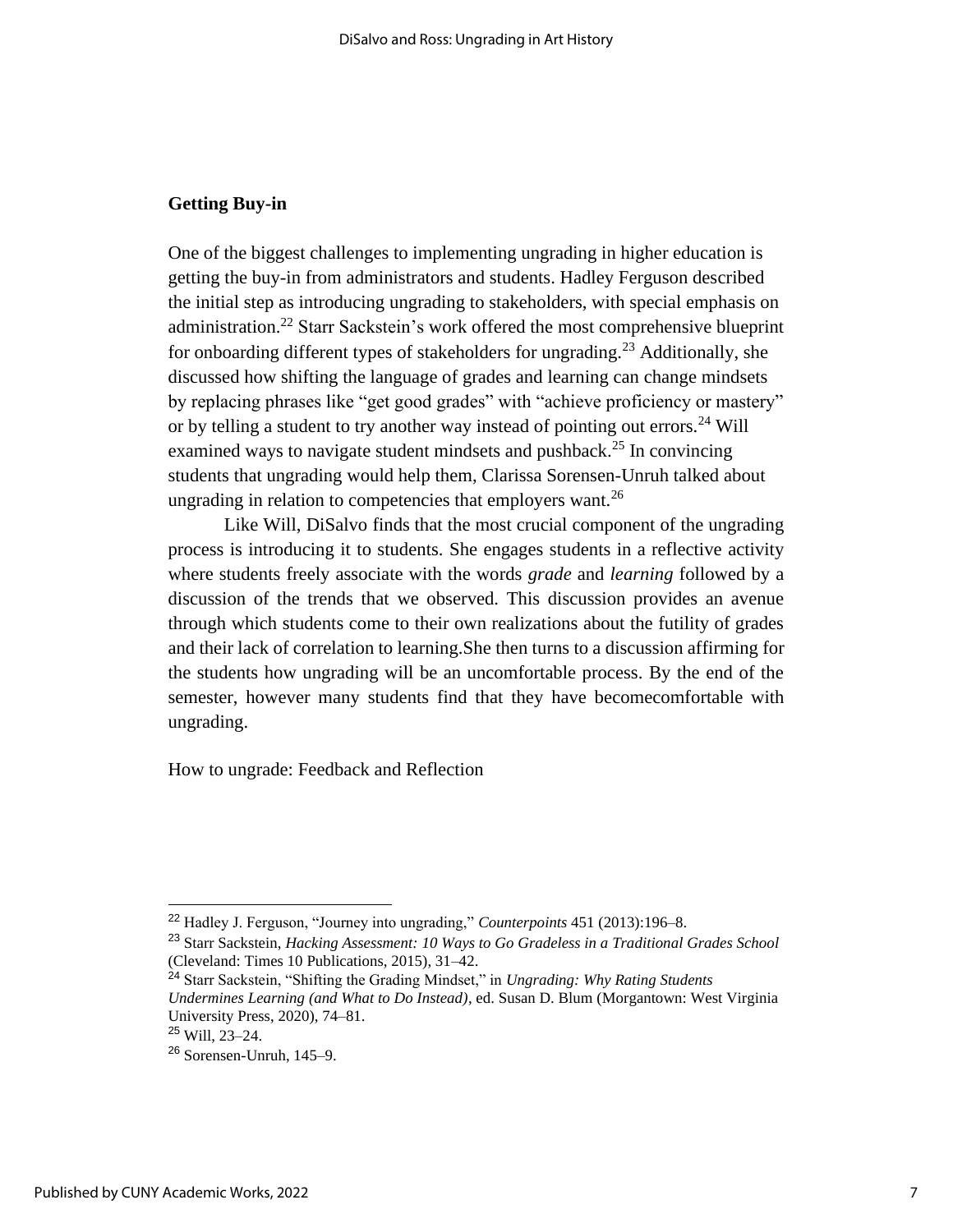Much of the practical advice on ungrading comes from blog posts and personal narratives.<sup>27</sup> While this informal writing might not seem significant to some, social media has served as a testing ground for later academic publications by the same authors. A number of academic blog authors contributed chapters to a recent volume of collected essays on ungrading, edited by Susan D. Blum where many authors go about the business of ungrading and setting it up in a variety of ways in the classroom.<sup>28</sup> The essays in Blum's book, together with other resources, have been useful and practical blueprints for learning and adaptation.

Quality feedback is crucial to ungrading success, but feedback can come from several sources. According to Jay Percell, quality feedback is processoriented, personal, informal, and genuine in order to establish trustworthy communication between instructor and student.<sup>29</sup> Percell emphasized that feedback can flowin a variety of directions-from instructor to student, student to instructor, and student to student. Jeffrey Schinske and Kimberly Tanner discussed self- and peer-evaluation of assignments as important avenues for meaningful feedback.<sup>30</sup> Helen Williams provided guidance on the different levels of feedback that can be facilitated during ungrading, such as class, individual, group, and peer as well as the tools of self- and collaborative assessment.<sup>31</sup> Christopher Riesbeck's ungrading system provided feedback in the form of critiques, and he discussed how to use technology to aid in this process.<sup>32</sup> Just as students need this feedback to improve, DiSalvo seeks out feedback from her students and provides opportunities for anonymous feedback so that students can voice any concerns that they might have. This mechanism, along with self-evaluations and reflections, are used throughout the semester as a way to promote dialogue between the students and DiSalvo about

<sup>27</sup> Jesse Stommel, "How to Ungrade," March 11, 2018, https://www.jessestommel.com/how-toungrade/; Heather Mitchell-Buck, "Adventures in Ungrading," August 14, 2019,

https://www.hsmitchellbuck.com/2019/08/14/adventures-in-ungrading/; Clarissa Sorensen-Unruh, "Ungrading: A Series (Part 1)," Reflective Teaching Evolution, February 10, 2019,

https://www.hsmitchellbuck.com/2019/08/14/adventures-in-ungrading/.

<sup>28</sup> Susan D. Blum (ed), *Ungrading: Why Rating Students Undermines Learning (and What to Do Instead)* (Morgantown: West Virginia University Press, 2020).

<sup>&</sup>lt;sup>29</sup> Jay Percell, "Lessons from Alternative Grading: Essential Qualities of Teacher Feedback," *Clearing House* 90, no. 4 (July/August 2017): 111–115.

<sup>30</sup> Schinske and Tanner, 160.

<sup>31</sup> Williams, 2575–82.

<sup>32</sup> Christopher Riesbeck, "Critique-Driven Learning and Assessment," in *Ungrading: Why Rating Students Undermines Learning (and What to Do Instead)*, ed. Susan D. Blum (Morgantown: West Virginia University Press, 2020), 123–39.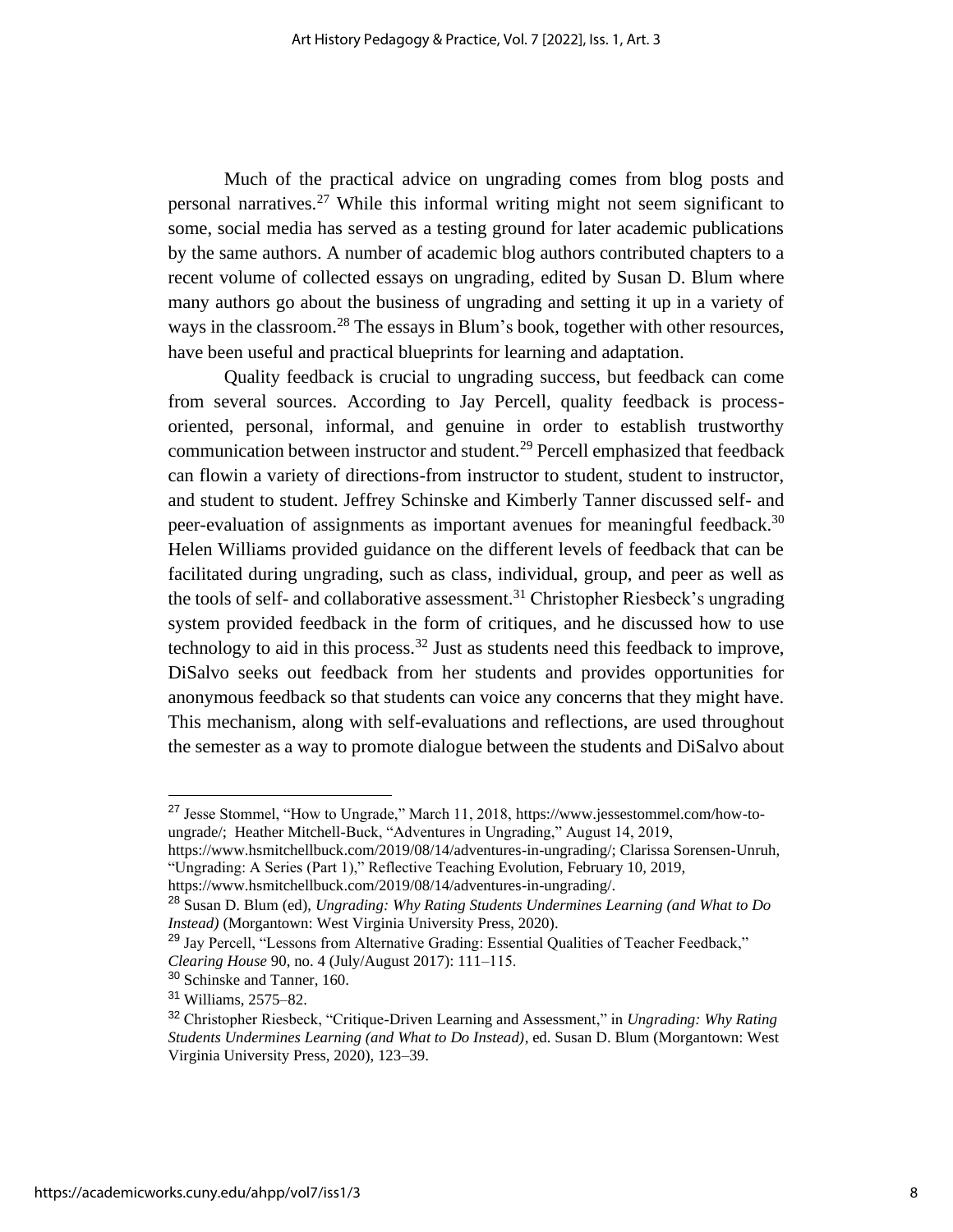the process of ungrading and give her an opportunity to improve her own ungrading practices. In this way, DiSalvo feels like she is joining with her students in becoming co-creators of knowledge, meeting Freire's ideal. We hypothesize that ungrading as a pedagogical practice does not benefit student learning without quality feedback.

Reflective assignments offer students the opportunity to assess their own progress. Sackstein offered the most complete how-to guide, with steps on how to teach students to self-reflect and self-assess. <sup>33</sup> Jesse Stommel, an oft-cited figure in the ungrading literature, provided recommendations on self-reflection prompts and also offered models of alternative grading in addition to ungrading.<sup>34</sup> Kristen Blinne's work included extensive sample assignments.<sup>35</sup> Both Vicki Reitenauer and Susan D. Blum chronicled how they implement self-reflections, assessments, and student conferences associated with ungrading; Blum even provided sample reflective assignments.<sup>36</sup> Susan Brookhart noted that student reflections and narratives on learning objectives that ungrading systems produce can serve as capstone assessments in their courses.<sup>37</sup> DiSalvo does roughly 5-6 self-evaluations per semester; some are cursory and others are more intensive. These assignments require students to reflect their progress in relation to course learning outcomes, attendance and participation, willingness to accept and use feedback, risks taken, their own learning process, and pride felt concerning learning. These assignments allow DiSalvo insight into her students' working process, struggles, and triumphs that she otherwise might not have encountered in traditional grading. The final component to her ungrading system is an end-of-the-semester conference where DiSalvo meets with each individual student to discuss their suggested grade for the course, which they have indicated in a previous assignment. On occasion, some of

<sup>&</sup>lt;sup>33</sup> Sackstein, 99-120.

<sup>34</sup> Stommel, "How to Ungrade;" Jesse Stommel, "How to Ungrade," in *Ungrading: Why Rating Students Undermines Learning (and What to Do Instead)*, ed. Susan D. Blum (Morgantown: West Virginia University Press, 2020), 25–41.

<sup>&</sup>lt;sup>35</sup> Kristen C. Blinne, "Ungrading" Communication: Awareness Pedagogy as Activist Assessment," in *Grading Justice: Teacher-Activist Approaches to Assessment,* ed. Kristen C. Blinne (Lanham: Lexington Books, 2021) 195–254.

<sup>36</sup> Reitenauer, 103–105; Beckie Supiano, "Grades Can Hinder Learning. What Should Professors Use Instead?" July 19, 2019, https://www.chronicle.com/interactives/20190719\_ungrading; Blum, "Ungrading and its Necessary Accompaniments," 56.

<sup>37</sup> Susan M. Brookhart, "A Perfect World is one with No Grades," ASCD Express (website), July 11, 2019, https://www.ascd.org/el/articles/a-perfect-world-is-one-with-no-grades; Hadley J. Ferguson, "Journey into ungrading" *Counterpoints* 451 (2013): 202–209.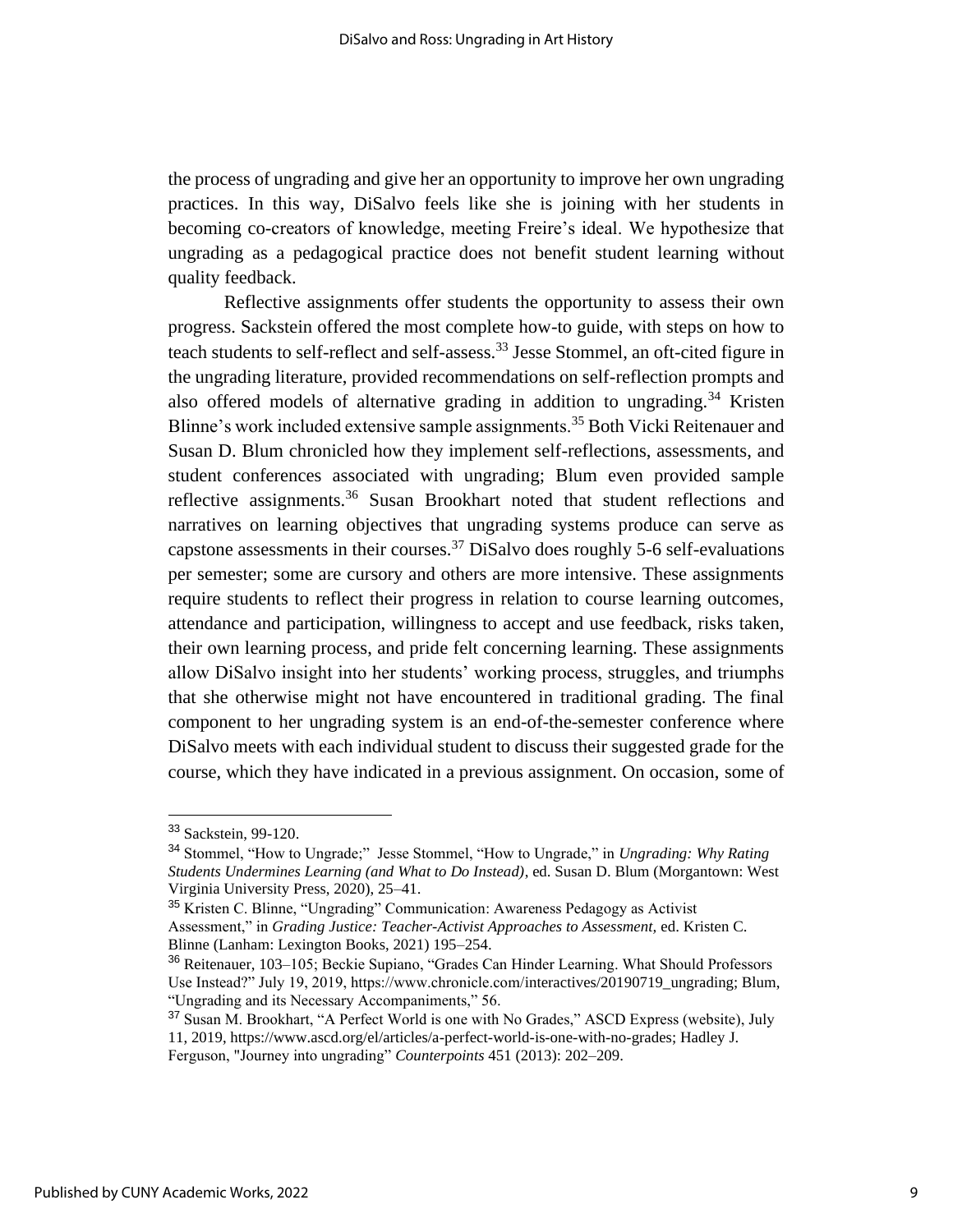her students have missed smaller reflective assignments or conferences. In this case, DiSalvo offers them her feedback in place of that missed self-reflection.

#### Understanding Impact

The success of the ungrading system is typically measured in one of two ways. The first mode of ungrading evaluation is anecdotal. For example, Alfie Kohn had conversations with middle and high school teachers who used ungrading and reported that they have better relationships with students and that students have better attitudes toward learning.<sup>38</sup> Stacey Korson observed that students focused more on content and felt like they had ownership with ungrading.<sup>39</sup> Ellen McMahan reported various positive reactions to ungrading, including increased pride and confidence.<sup>40</sup>

Some instructors were more systematic in collecting qualitative and quantitative data to support the use of ungrading. Based on feedback received from students Helen Williams found a favorable impact on engagement, performance, and workload when ungrading was instituted.<sup>41</sup> Laura Gibbs marks the success of her ungrading methodology, which she calls "all-feedback-no-grades," as positive student evaluations from the end of the semester. She reported that ungrading reduces stress, forms new learning habits, increases possibilities for creative work, facilitates better communication, and opens up new course design opportunities.<sup>42</sup> Few scholars reported student resistance or negative outcomes for ungrading. DiSalvo's students voiced discomfort with ungrading, but little resistance. She also noted that those same students have returned in subsequent semesters fully invested in ungrading.

Many studies on ungrading emphasized the effectiveness of feedback processes. Maria Jackson and Leah Marks assessed whether reflection on feedback

<sup>&</sup>lt;sup>38</sup> Kohn, "The Case Against Grades," 144.

<sup>39</sup> Travis L. Martin, Matthew P. Winslow, Michelle A. Gremp, Stacey J. Korson, Gaby Bedetti, Ellen Hutcheson McMahan, David Stumbo, Elaina Short, and Holdyn Morrow, "Ungrading Across the Disciplines: Reflections of a Professional Learning Community," *Pedagogicon Conference Proceedings* (2021), 5-8.

<sup>40</sup> Ibid., 5-8.

<sup>41</sup> Williams, 2575–82.

<sup>42</sup> Laura Gibbs "Let's Talk About Grading," in *Ungrading: Why Rating Students Undermines Learning (and What to Do Instead)*, ed. Susan D. Blum (Morgantown: West Virginia University Press, 2020), 93-100.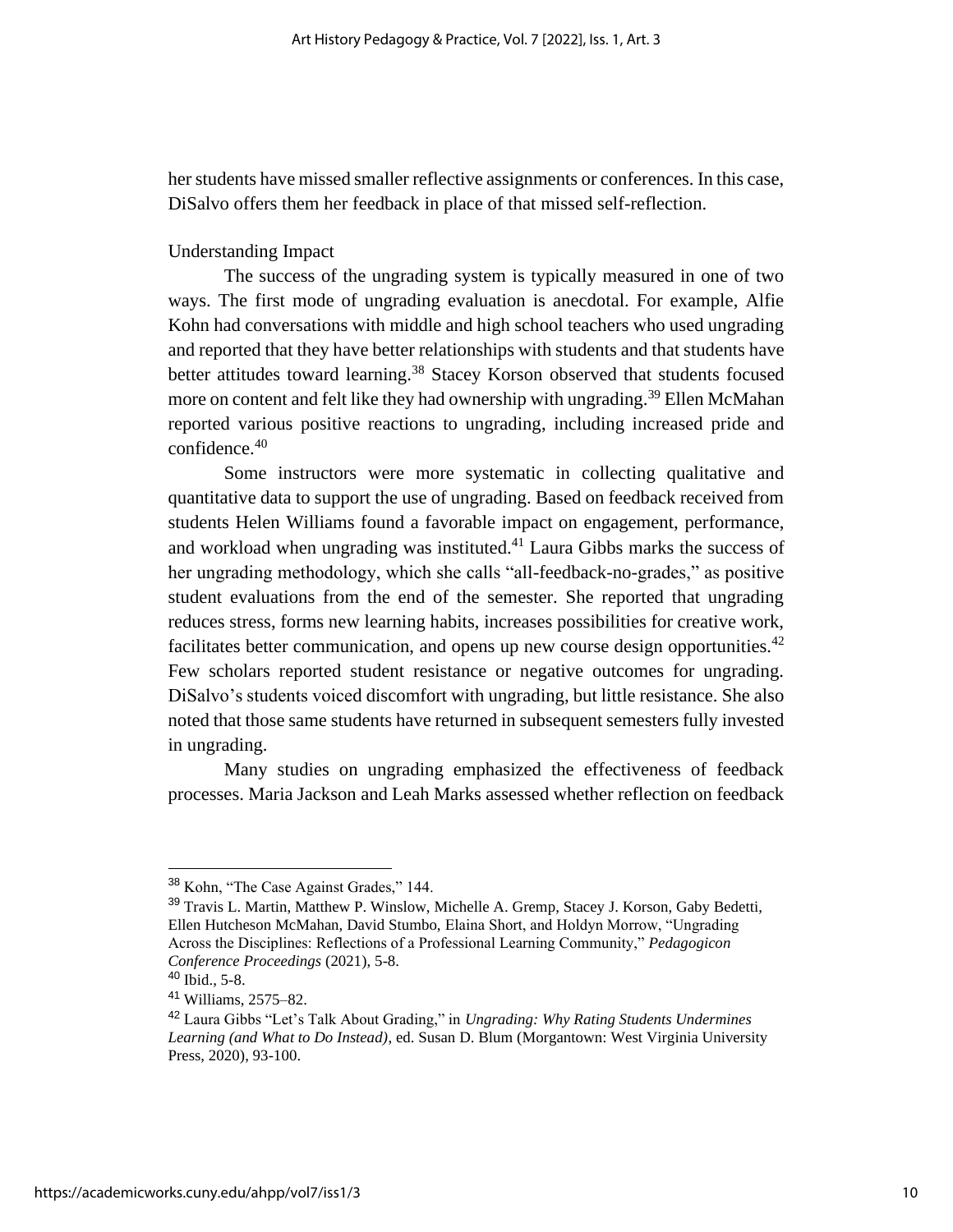improved student use of feedback and/or performance.<sup>43</sup> They found that students reported more engagement with feedback, with 77 percent of study participants in favor of using reflections and 57 percent in favor of grade withholding. Andrea Dlaska and Christian Krekeler studied adult learners of the German language and found that limited feedback that focused on grammar did not impact student performance.<sup>44</sup> Mustafa Kurt interviewed students in an English language course and asked about the process of collaborative assessment and feedback, including self-assessment, peer-assessment, and negotiated assessment between instructor and student. Students found the process successful. Furthermore, this study provides insightful data on the reasons why students underrated and overrated themselves that affirms the need for instruction in evaluation processes.<sup>45</sup>

Other studies focus on the accuracy of self-grading, as many faculty members express a concern about grade inflation. Stommel addressed this and reported that he bumps up most students' grades as students tend to underrate themselves.<sup>46</sup> A study on self-graded homework of 266 students at a public, western land-grant university business college concluded that students graded themselves fairly and gender differences were slight and not statistically significant.<sup>47</sup> Philip Sadler and Eddie Good found that when comparing self-grading, peer-grading, and teacher-assigned grades, students and teachers both graded assignments similarly in a middle school environment.<sup>48</sup> When it came to peer assigned grades, however, peers tended to grade higher-ranking students lower. The study also found that lower performing students tended to inflate their own grades. Ultimately, the study concluded that with proper training self-grading could both further student understanding of material and be reliable and accurate. There do seem to be conflicting results in many studies when it comes to assigning grades, though. Brent

<sup>&</sup>lt;sup>43</sup> Maria Jackson and Leah Marks, "Improving the Effectiveness of Feedback by Use of Assessed Reflections and Withholding of Grades," *Assessment and Evaluation in Higher Education* 41, no. 4 (June 2016): 532.

<sup>44</sup> Andrea Dlaska and Christian Krekeler, "Does Grading Undermine Feedback? The Influence of Grades on the Effectiveness of Corrective Feedback on L2 Writing," *Language Learning Journal* 45, no. 2 (June 2017): 197-200.

<sup>45</sup> Mustafa Kurt, "Collaborative Assessment: Fostering Ownership in Assessment," *Education* 134, no. 3 (Spring 2014): 336-8.

<sup>46</sup>Stommel, "How to Ungrade."

<sup>47</sup> Mark G. Simkin and Debra Stiver. "Self-Graded Homework: Some Empirical Tests of Efficacy." *Journal of Education for Busines*s 91, no. 1 (January 2016): 51-3.

<sup>&</sup>lt;sup>48</sup> Philip M Sadler and Eddie Good, "The Impact of Self- and Peer-Grading on Student Learning," *Educational Assessment* 1, no. 1 (2006): 23-29.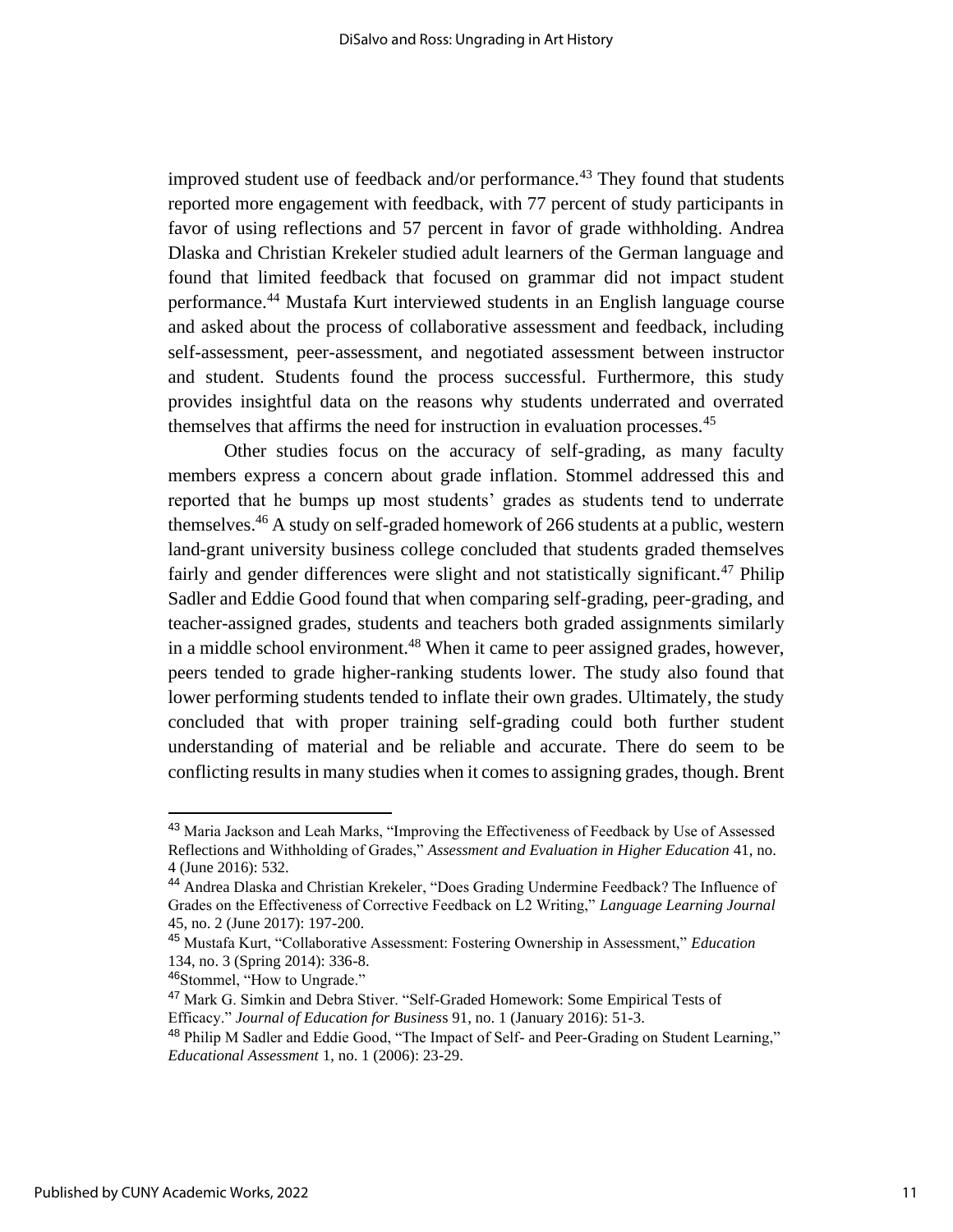Strong, Mark Davis, and Val Hawks' study found that college students in general education classes tended to inflate their grades when they assigned them, finding that 57 percent of students assigned themselves an A when in actuality only 31percent earned the A by the instructor's evaluation. This study had students receiving traditional grades all semester until the final exam where the grade was withheld. They then met with the teaching assistant who informed them of their rank in the class. The student next filled out a survey where they assigned themselves a grade. The lack of adequate training and reflection on self-grading might be an explanation for the high inflation rates. Regardless, the study found that self-grading does improve understanding of the material.<sup>49</sup> Mark G. Simkin and Debra Stiver found further that self-grading enhances interest and engagement, reinforces comprehension, increases confidence and positive attitudes, and builds value for lifelong self-guided learning.<sup>50</sup>

Ungrading opens channels of communication by emphasizing feedback and creates trust between faculty and students as they learn to hear each other. Students learn that their value does not lie in the grade, but they are supported with multiple feedback processes that offer clear paths to improvement. Still, a number of gaps remain in the ungrading literature. Much of the benchmarking for the success (or not) of ungrading is anecdotal. Quantitative approaches to the success (or not) of ungrading are difficult, because grades are still one of the main measures of student success and ungrading students are involved in determining their own grades. Qualitative approaches to measuring success tell us about students' experiences and feelings about ungrading, which may or may not indicate their real learning. Still, reflective assignments aim at revealing that gap. As ungrading has not yet been studied in art history, it is unclear how ungrading could help the discipline resolve its problems of power.

#### **Method and Discussion**

In previous studies, researchers have used qualitative data from students to gauge the effectiveness of ungrading, emphasizing students' feelings about the process. Researchers have also used quantitative data to assess the gap between self-assigned grades and teacher-assigned grades in both middle school and general

<sup>&</sup>lt;sup>49</sup> Brent Strong, Mark Davis, and Val Hawks, "Self-Grading in Large General Education Classes:

A Case Study," *College Teaching* 52, no. 2 (2004): 54-5.

<sup>50</sup> Simkin and Stiver, 52.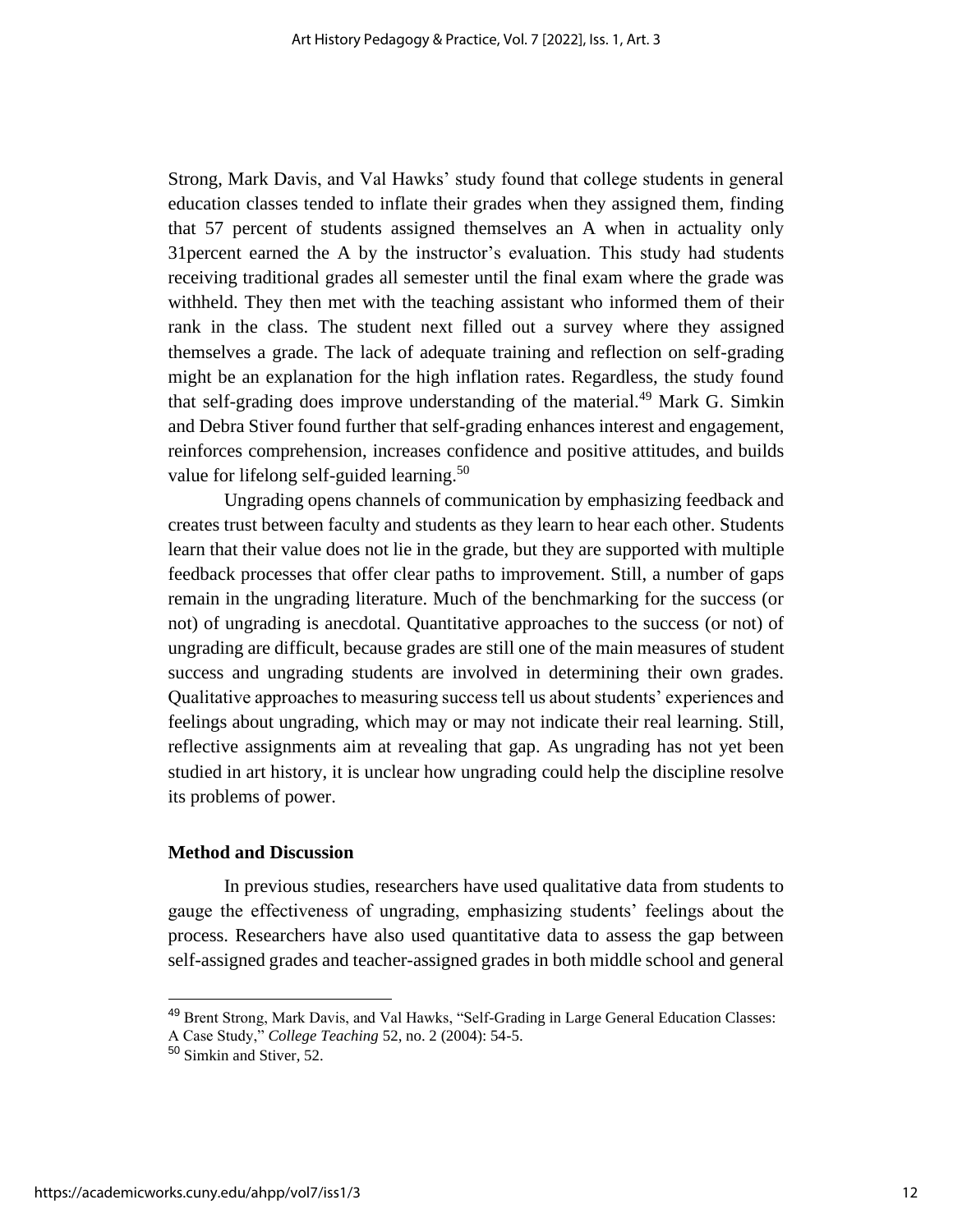education classes. This study will engage qualitative data from student reflections and quantitative data from final grades to answer questions about grade inflation and student engagement.

All of the data collected for this study comes from upper-division art history courses that were taught within an art department. DiSalvo taught all relevant sections between 2018 and 2021. The ungraded and traditionally-graded sections were not taught simultaneously, with some sections taught before the pandemic, some in the middle of the outbreak, and others during the pandemic. For each course, there was one section taught with traditional grading and the other with ungrading. Ungraded sections included multiple self-reflections, a few peer evaluation exercises, and written and oral feedback from the professor. At the end of each semester, the professor met with each student to review their progress and contributions to the class. We compared class averages and word patterns from traditionally graded and ungraded sections.

#### **Quantitative analysis**

We began with two research questions, the first of which was "How do the final grades that students select for themselves compare with traditional grades?" Using DiSalvo's final grades from traditional and ungraded sections, as detailed in the table below, there is an unambiguous answer for her case: the self-assigned grades from her ungraded sections are not inflated grades. Students consistently assigned themselves lower grades, as measured by class averages, than the traditionally graded sections. This is despite the professor encouraging ungraded students to not be so hard on themselves in their self-assessments. Only the first section of traditionally graded Photography bucks this trend.

| <b>Art History</b><br><b>Course</b> | Grading<br><b>System</b> | <b>Sample Size</b><br>(N) | <b>Average Final</b><br><b>Grade</b> |
|-------------------------------------|--------------------------|---------------------------|--------------------------------------|
| Renaissance                         | Traditional              | 14                        | 3.52                                 |
| Renaissance                         | Ungraded                 | 19                        | 3.18                                 |
| Nineteenth Century                  | Traditional              | 17                        | 3.87                                 |
| Nineteenth Century                  | Ungraded                 | 17                        | 3.55                                 |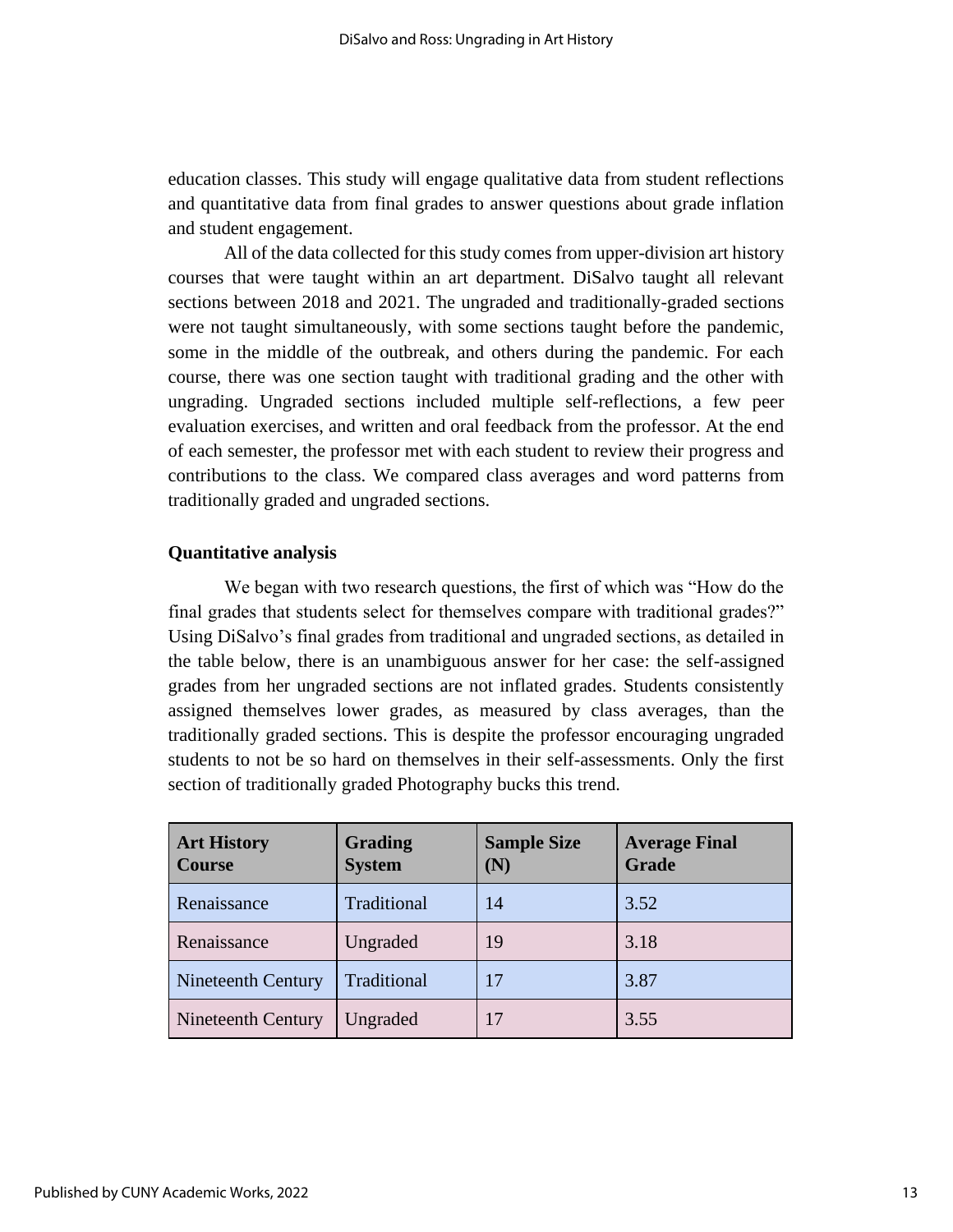| Photography | Traditional | 1 $\mathcal{D}$ | 3.23 |
|-------------|-------------|-----------------|------|
| Photography | Traditional | <b>F</b>        | 3.91 |
| Photography | Ungraded    |                 | 3.76 |

In comparing the averages, adjusted for class size, across all sections of traditional grading and ungrading, this result remains consistent. The average score for a student with traditional grading was 3.63 compared with 3.50 for ungrading. The differences here are not large, as students achieved slightly higher grades with traditional grading, but it does show that students in the ungrading system did not receive measurably inflated grades. This is a very small sample from a single professor, and so cannot be generalized to all sections of upper-division art history courses at all institutions in the United States, but it does offer a small snapshot of the practice of ungrading in one place.

#### **Qualitative analysis**

In comparing the course evaluations from DiSalvo's traditionally graded and ungraded courses, there are some patterns that emerge. The standard course evaluation for all courses at our institution includes the following questions: How can this class be improved? What were the greatest strengths of this course? What were the greatest strengths of this instructor?

In comparing all of the ungraded sections' course evaluations with all of the traditionally graded sections' course evaluation, we pulled the top thirty most frequently used words. We used a word cloud generator to help with this process.<sup>51</sup> In the ungraded course evaluations the word "student" ranked as the third most frequently used word of a total of 1790 words whereas "student" only ranked no. 29 out of 1129 total words with the traditionally graded evaluations. In the traditionally graded section, most comments involving the word "student" revolved around student participation and instructor communication. For example, one comment described DiSalvo as creative in her invocations to get students to participate. With ungraded sections, on the other hand, the usage of "student" tended to coincide with comments about trust, respect, standards, and learning. For example, one student wrote about how DiSalvo's trust in the students made them

<sup>51</sup> The website for this free and open tool is worldclouds.com.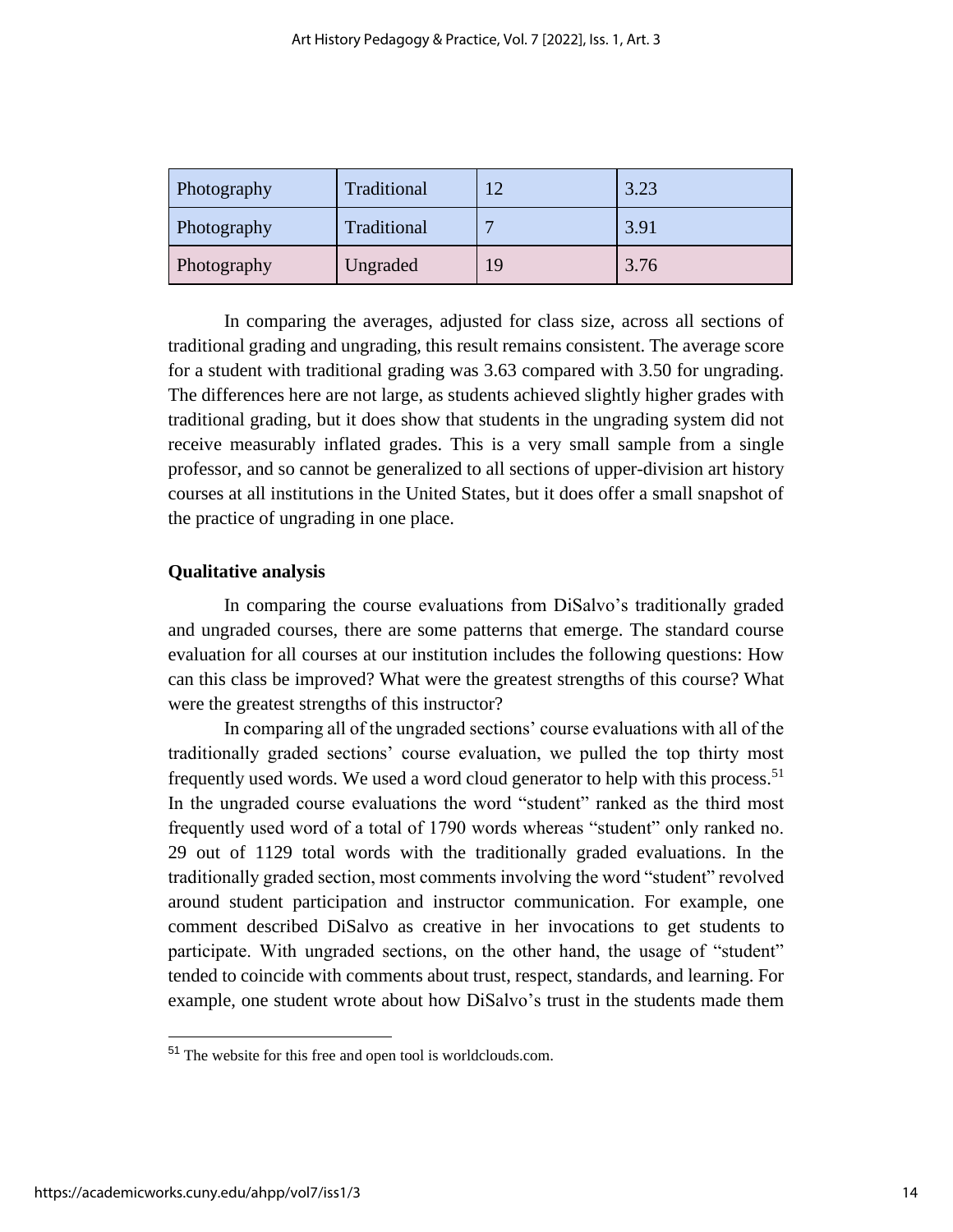want to excel. This high usage of "student" in the ungraded courses would suggest that the ungraded classroom created a more student-centric classroom, returning power and agency to students' learning.

Using the same form of analysis, the words "feedback" and "learn/learned/learning" showed up in the top 30 most frequently used words for student evaluations only in the ungraded sections. If the focus on ungrading is to shift attention away from grades and onto student learning, the high frequency of "feedback" and "learning" only in the ungraded course evaluations would suggest that students are more closely focusing on educational processes and paths to improvement.

When comparing student evaluations from traditionally graded and ungraded sections of Nineteenth-Century Art, instructor-oriented words like "information" and "teaching" and "lectures" appeared in the top thirty most frequently-used words for the traditionally graded section. More student-oriented words, like "feel" and "learned," were used by students in the ungraded course, suggesting increased student investment in the ungraded art history sections. Students in the ungraded sections focused less on what DiSalvo did and more on what they learned in the course, shifting students' focus from teaching to learning.

In DiSalvo's ungraded courses, students wrote final learning reflections where they commented on their experiences with ungrading. Several themes emerge from these reflections. Many students expressed some level of discomfort with not knowing their exact grade, with some reporting in the same sentence that they liked receiving the increased feedback but wished they had also had a specific grade. Typically students narrated how ungrading felt foreign at first but became less so over the course of the semester. Some acknowledged that the discomfort of not having a specific grade was due to a lifetime's exposure to traditional grading schemas.

Apart from feelings of discomfort and uncertainty, students also reported surprise at liking the ungrading system despite initial feelings of apprehension. Even as students described discomfort over not knowing their precise class standing during the semester, they also voiced their appreciation of their agency in the process of assigning grades. Students often described experiencing less stress during the semester, which they tied to ungrading. Many students expressed appreciation for the focus on learning in the ungrading system, citing that it helped them to take a critical look at their own learning processes. Frequently, students reported that they found themselves working harder or caring more in the ungrading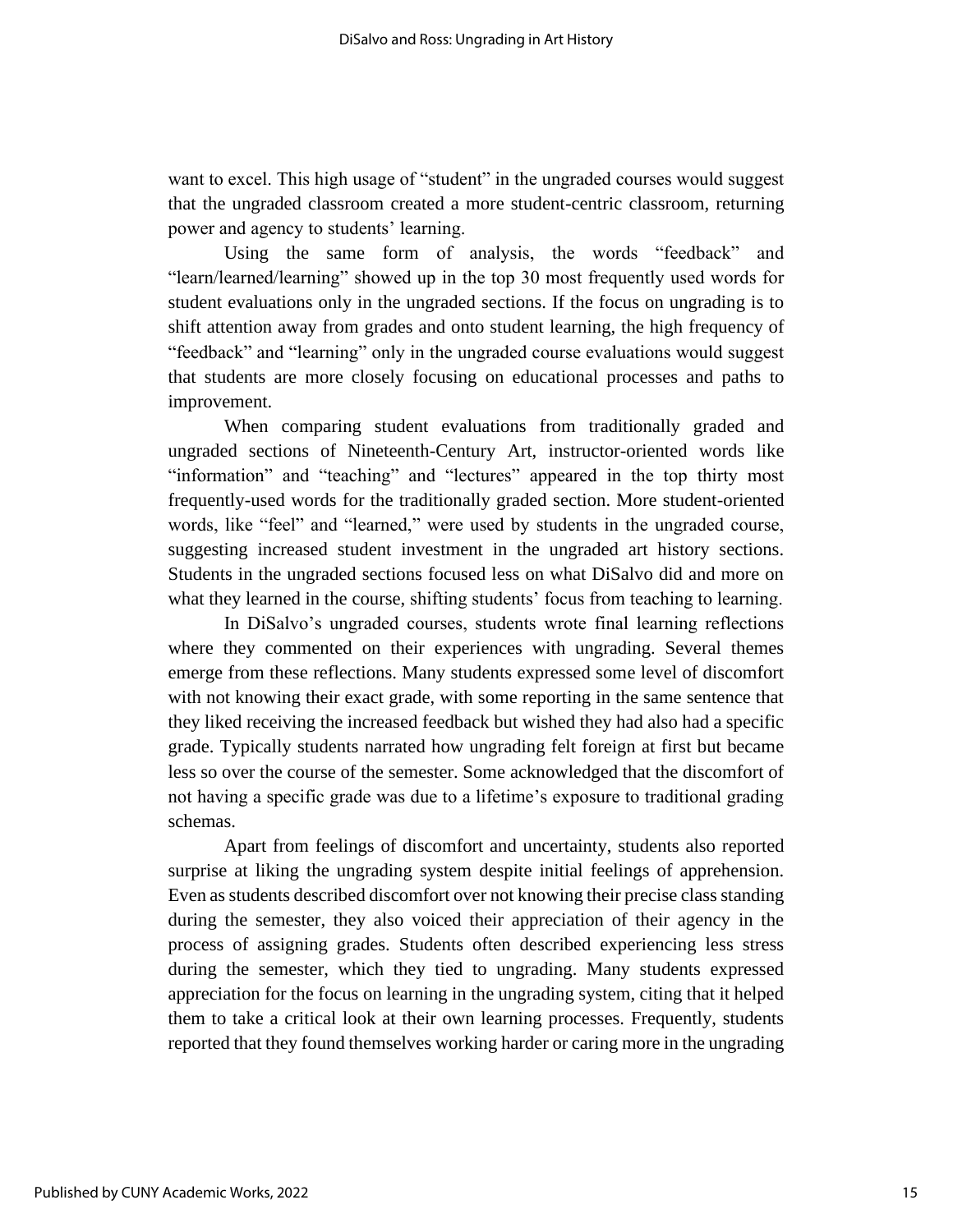system since they felt accountable to themselves. Some students reflected how ungrading removed some of the "gaming" from grades and they found themselves abandoning previous strategies of calculating what needed to be done to get a certain final grade. Lastly, students reflected on how they felt seen by the instructor and valued by the process of ungrading whereas traditionally graded classes left students feeling like one of many. One student even wrote about her journey in discovering the value of her own worth outside of a number. Student reflections demonstrated a positive relationship to learning and an appreciation of ungrading in helping them achieve this end.

#### **Conclusions**

It is something of a paradox that the system of ungrading must ultimately produce grades, even if the choosing of those grades happens in a different way. The quantitative data strongly suggests that DiSalvo's ungraded upper-division art history students did not choose higher grades, on average, than DiSalvo assigned in the traditionally graded sections. Indeed, these self-assigned grades came to a slightly lower class average than the professor-assigned grades. Within a traditional framework and understanding of grading, that might seem to point to DiSalvo's ungraded students learning and achieving less in the ungraded classroom. However, the qualitative data from student evaluations and end-of-course reflections does not point to inferior student learning, but instead to increased engagement and increased student understanding of what they learned individually and contributed to the course. This was consistent with what DiSalvo observed informally in comparing traditional and ungraded sections of the same upper-division course. While Strong, Marks, and Hawks' study suggests that students in general education classes are more likely to inflate their grades, this study suggests that upper-division art history students might be less likely to do so. $52$ 

While our quantitative and qualitative data may at first seem contradictory, we argue that they are not. One thing that we do want to emphasize here is that no grade is a perfect reflection of student learning, as student assessment processes are never the objective measures of academic achievement that we want them to be. Rather, our findings support the existing literature, which indicates that grades are a construct designed to place students in a hierarchy, with the side effect of marking students as having a particular value. As DiSalvo's students indicated, ungrading

<sup>52</sup> Strong, Davis, Hawks, 54-5.